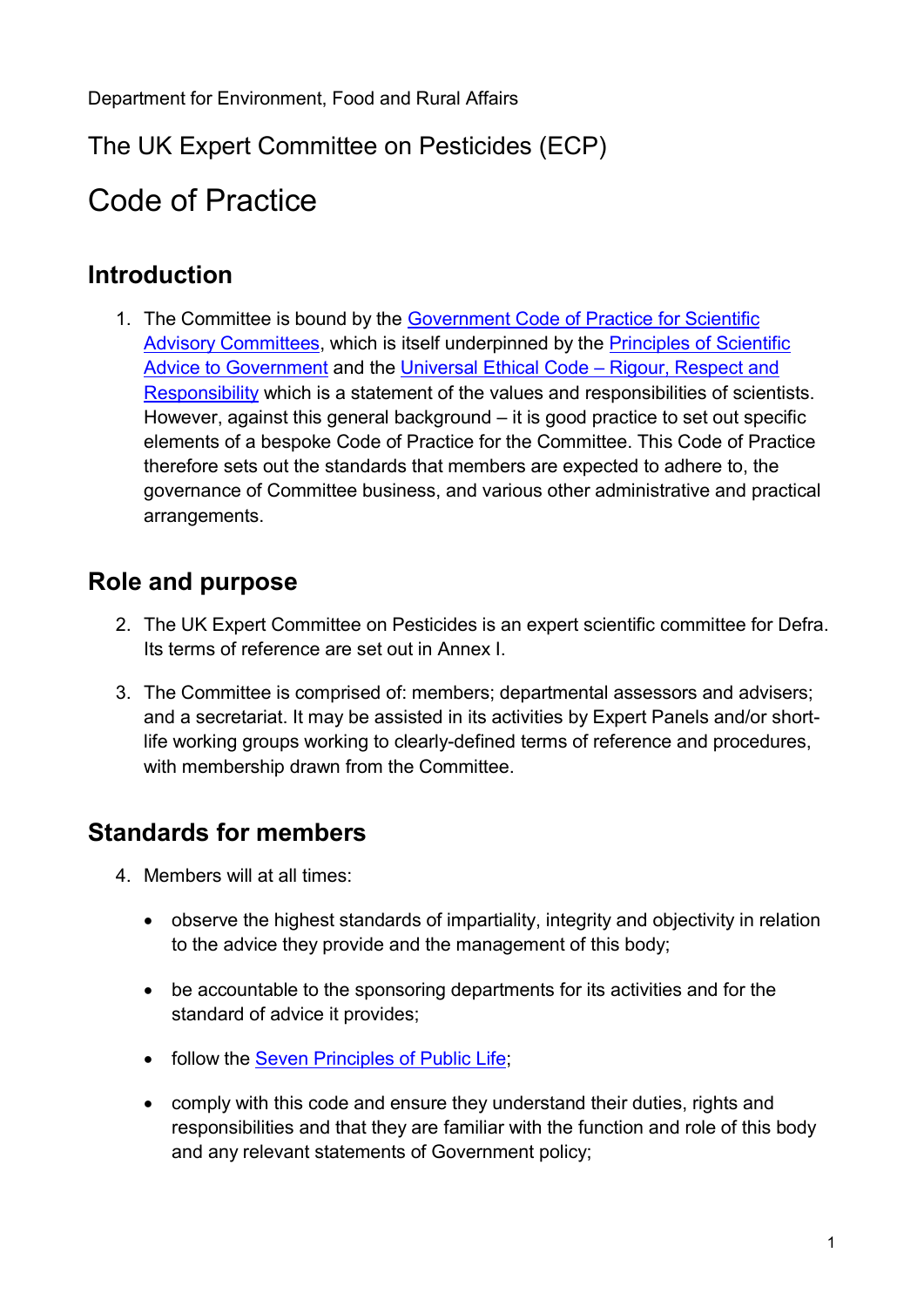- not misuse information gained in the course of their public service for personal gain or political purpose, nor seek to use the opportunity of public service to promote their private interests or those of connected persons, firms, businesses or other organisations; and
- not hold any paid or high-profile unpaid posts in a political party, and not engage in specific political activities on matters directly affecting the work of this body. When engaging in other political activities, Members should be conscious of their public role and exercise proper discretion.

## **Governance of committee business**

#### **Expertise of members**

- 5. Members are appointed for their personal scientific expertise, and for the relevance of that expertise to the Committee's remit and work programme. The expertise which members bring to bear on Committee business will be recorded in the Committee's Annual Reports.
- 6. If the Chair of the Committee, Expert Panel or short-life working group decides they do not have access to appropriate expertise to consider a specific issue relevant advisers may be co-opted on a specified short-term basis to the Committee, Panel or Group. These advisers must be invited in writing and their role specified. They shall be subject to this Code.

### **Handling conflicts of interests**

- 7. Members must not be influenced, nor appear to be influenced, by their private interests in the exercise of their public duties. All members should therefore declare any personal or business interest which may, or may be perceived (by a reasonable member of the public) to, influence their judgement. This should include, but not be confined to, personal direct and indirect pecuniary interests (further guidance is contained in Annex II). It should normally also include, such interests of close family members (a Member's partner or immediate family member who is a dependent of the Member (or of whom the Member is a dependent)), friends and/or acquaintances and of people living in the same household. Details on types of interests are contained in Annex II. In case of doubt, a conflict of interest should be declared.
- 8. On appointment Members of the Committee should inform the Secretariat in writing of their current interests. Members should inform the Secretariat of any change in their personal interests. They will be asked to declare relevant interests on an annual basis.
- 9. A declaration of any interest should also be made at any Committee meeting if it relates specifically to a particular issue under consideration, for recording in the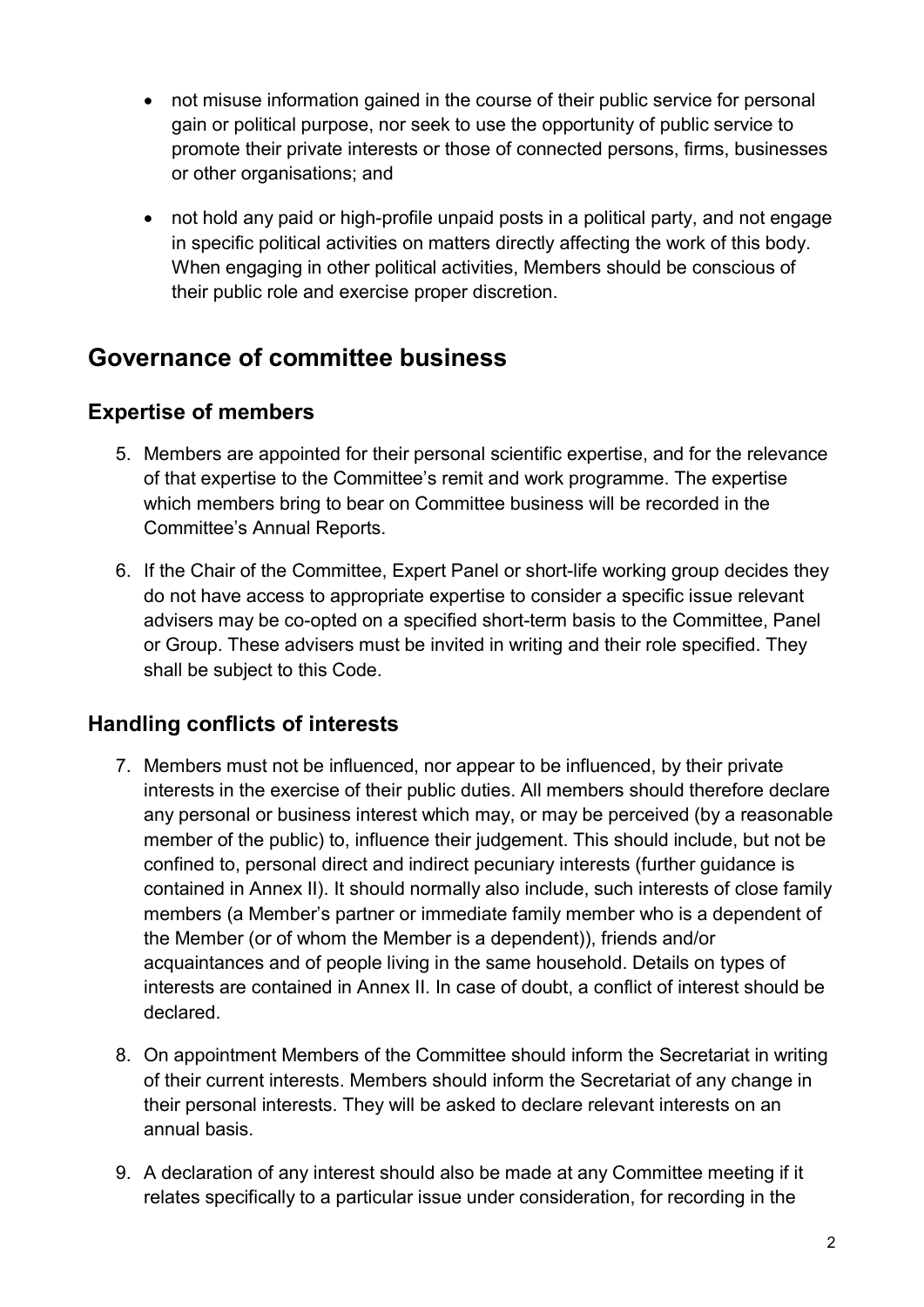detailed record. Members should not participate in the discussion or determination of matters in which they have an interest, and should normally withdraw from the meeting (even if held in public) if their interest is direct and pecuniary; or their interest is covered in specific guidance issued by this body or the sponsor department which required them to withdraw from the discussion or meeting.

10.Whenever an individual's circumstances change in a way which affects their interests, a further declaration should be made before the Members next involvement with Committee work to reflect the change in circumstances (this could involve a conflict ceasing to exist or a new one materialising). The Secretariat will: maintain and publish details of interests declared in Committee Annual Reports; ensure potential conflicts of interest are identified to members and the Chair during the course of the Committee's work; and record relevant details in notes of meetings (which will be published on the Committee's website).

#### **What is expected of the Chair**

- 11.The Chair has particular responsibility for providing effective leadership. In addition, the Chair is responsible for:
	- ensuring that the Committee meets at appropriate intervals, and that the records of meetings and any reports to Ministers accurately detail the decisions taken and, where appropriate, the views of individual members;
	- ensuring that the Committee works in accordance with its Terms of Reference
	- adjudicating whether Members have a conflict of interest and where this arises what the Member's role should be in the Committee's delibeartions;
	- participating in the process for the recruitment of Committee members;
	- engaging with the Defra Chief Scientific Adviser and Defra Science Advisory Council;
	- representing the views of the Committee to the general public; and
	- ensuring the new members are briefed on appointment and providing an assessment of their performance, on request, when members are considered for reappointment to the Committee or for appointment to some other public body.

#### **What is expected of Members**

12.Members have collective responsibility for the operation of the Committee. They should: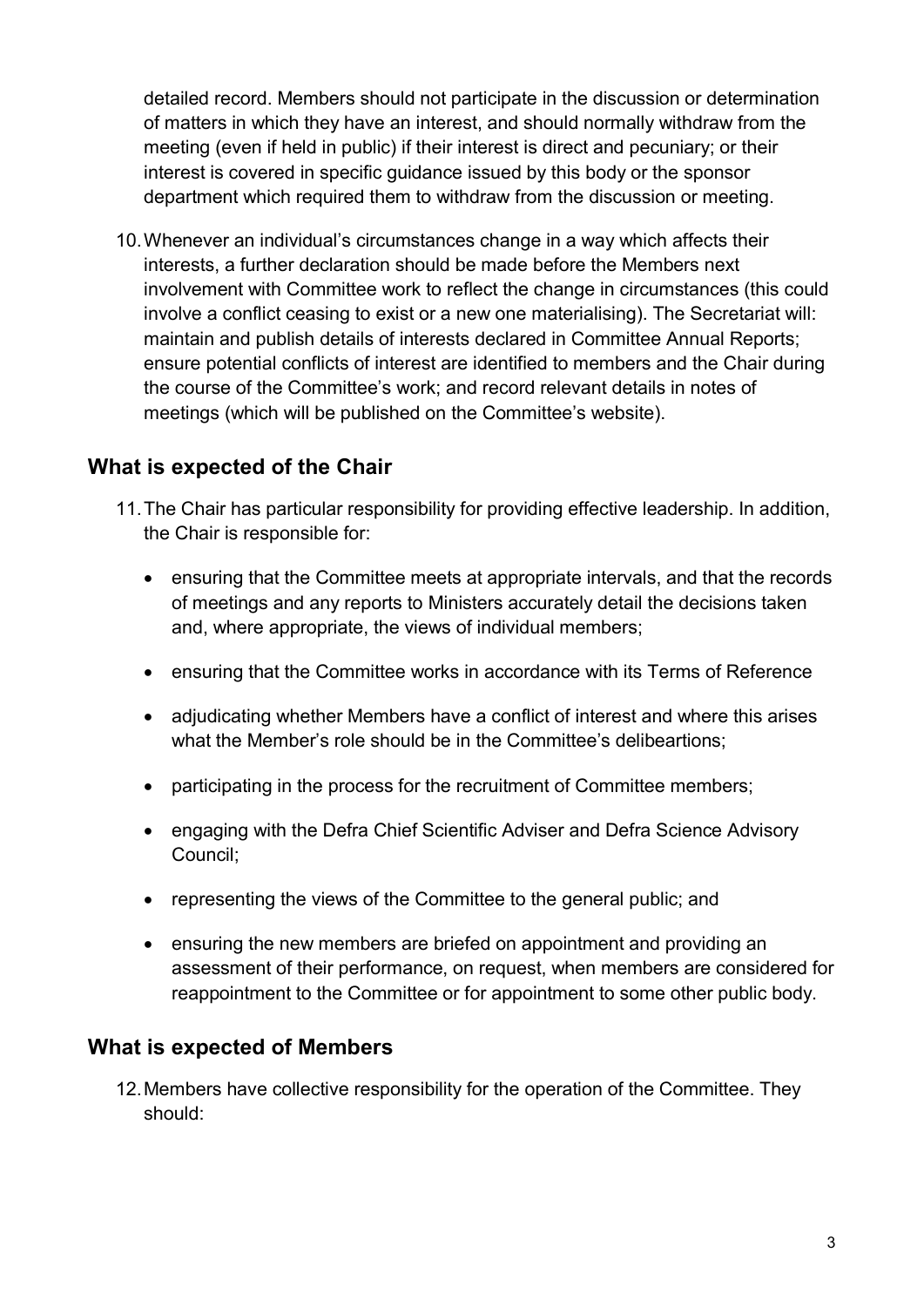- engage fully in collective consideration of the issues, taking account of the full range of relevant factors, including guidance issued by the sponsor department or the responsible Ministers;
- respond appropriately to complaints, if necessary with reference to the sponsor department; and
- ensure that the Committee works in accordance with its Terms of Reference.
- 13.Members are expected to read the papers prepared before each meeting and formulate a view on items scheduled for discussion, as required. When there are very large or technically complex documents to review and summarise, the Chair may appoint one or more rapporteurs, drawn from the Members, for this purpose. Occasionally, sub-groups of Members may be established to discuss specific issues and report back.

## **Other administrative and practical arrangements**

#### **Personal liability of members**

- 14.Legal proceedings by a third party against individual committee members of advisory bodies are very exceptional. A member may be personally liable if they make a fraudulent or negligent statement which results in a loss to a third party; or may commit a breach of confidence under common law or criminal offence under insider dealing legislation, if they misuse information gained through their position.
- 15.However, the Government has indicated that individual members who have acted honestly, reasonably, in good faith and without negligence will not have to meet out of their own personal resources, any personal civil liability which is incurred in execution or purported execution of their functions. Members who need further advice should consult the Secretariat.

#### **Engagement with Ministers**

- 16.The Committee's purpose is to provide government with access to independent, impartial and expert advice, on request or otherwise. By adhering to the Code of [Practice for Scientific Advisory Committees,](https://www.gov.uk/government/publications/scientific-advisory-committees-code-of-practice) the Committee will remain independent of Ministers. Whilst most of the Committee's engagement will be with officials, it has the right, where appropriate, to submit advice directly to Ministers.
- 17.Communication between the Committee and Ministers will generally be through the Chair except where the Members have agreed that an individual Member should act on their behalf. Nevertheless, any Member has the right of access to Ministers on any matter that they believe raises important issues relating to their duties as a member. In such cases the agreement of the rest of the Committee should normally be sought.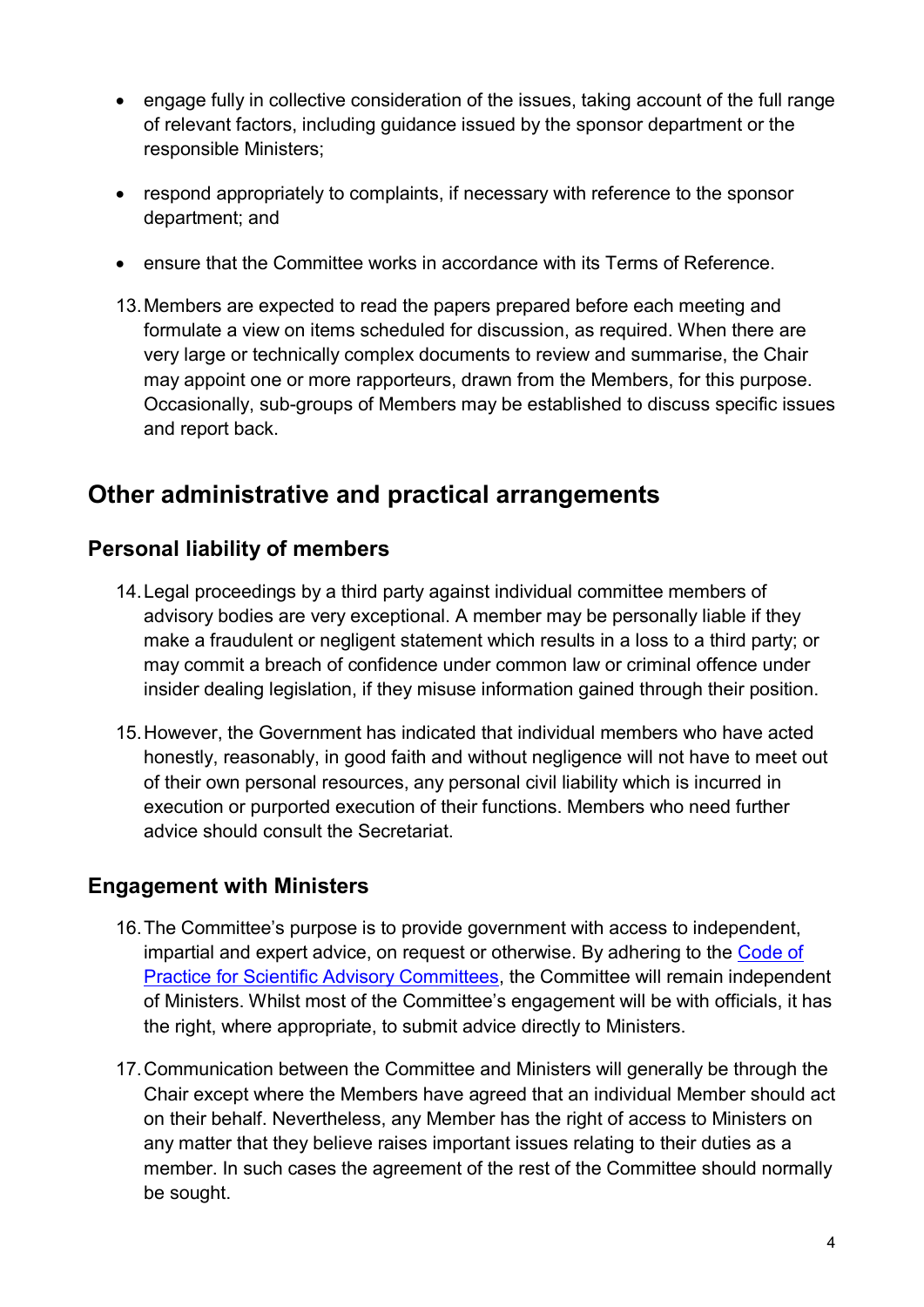### **Engagement with Defra Chief Scientific Adviser and Defra Science Advisory Council**

18.The Committee comes under the purview of the Defra Chief Scientific Adviser (CSA), and through them, the Defra Science Advisory Council which supports the CSA in oversight of all Defra scientific committees, and in providing advice and challenge on the science underpinning Defra policies. This scrutiny and coordination of the Defra bodies providing science advice to the department ensures that Defra's evidence programme meets the needs of the department.

### **Terms of appointment**

- 19.Members are appointed in accordance with the Code of Practice for Ministerial Appointments to Public Bodies. Terms of office will usually be for periods of three years and members may be reappointed for further terms. In accordance with rules laid down by the Office of the Commissioner for Public Appointments – the total length of service on the committee should not exceed ten years.
- 20.Appointments may be terminated at a Member's request, or by Ministers if Members fail to perform as expected of them, with notice periods of not less than three months.

### **Financial arrangements**

- 21.The Chairman and other members of the Committee do not receive salaries. However, members are entitled to claim daily fees for the time they spend on Committee business. This covers attendance at meetings, as well as time spent on other committee-related activities. All fees paid are taxable. Members are expected to claim for a full daily rate to attend the meeting, plus reasonable time to assess the documents for discussion (usually half a day), but can claim more if they fulfil any additional duties requested of them, such as acting as a rapporteur.
- 22.Members are entitled to claim reimbursement for costs incurred in travelling (standard class) to and from meetings, including any necessary overnight stays, and for any necessary meals and refreshments covering the period of travel. All claims require supporting receipts, (for example for hotels, meals, rail tickets, taxis, car parking) which are verified by the Secretariat. Financial information on the Committee will be included in annual reports.

### **Meetings and formal provision of advice**

23.The Committee normally holds six meetings a year usually in closed session. In addition to Committee members and the Secretariat, attendance will usually include other officials from Defra, other Government Departments, agencies and devolved administrations. Invited experts and speakers may also attend meetings.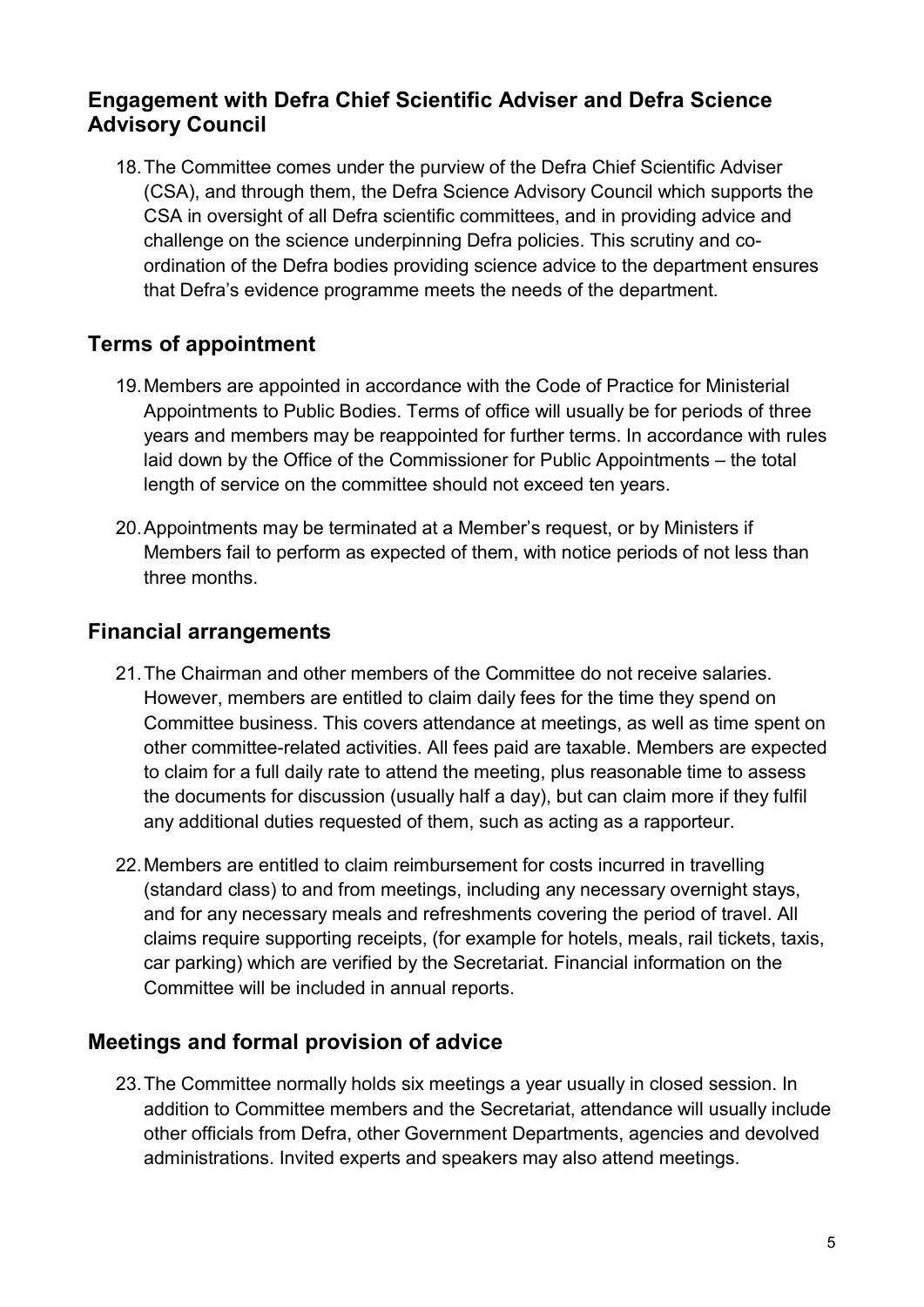- 24.When the Committee decides that it is appropriate to issue advice to Ministers the Secretariat shall prepare a draft for the Chair. The Chair will agree the final advice, consulting members where appropriate. The Secretariat will distribute advice to departments and feedback responses to the Committee.
- 25.In the event that urgent advice is required, it will fall to the Chairman to provide this initially.
- 26.HSE can receive applications seeking emergency authorisations of pesticides. The timetable for deciding on such applications can vary according to the circumstances of individual cases, but a deadline of ten working days can apply for the most urgent cases. Members may be consulted by email to obtain their views on specific applications. Other government departments will also be consulted and the Committee advised of their views. A final recommendation for the application will be sought from the Chair, or in their absence the deputy Chair. Details of authorisations issued in this way will be reported to the Committee.

# **Information about the Committee and its work**

- 27.Information about the Committee and its work is published on the Committee's website. Agendas will normally be published prior to each meeting. Full minutes of each meeting will normally be published following their agreement by the Committee at the subsequent meeting.
- 28.There may be limited circumstances where information is not made available such as draft documents which are still in the process of development, or which contain commercially sensitive information. Any decision to withhold such information is taken in line with the requirements of the relevant access to information legislation, including data protection rules.

# **Press Enquiries**

29.Any member receiving a request from the press to comment on matters which fell within the Committee's remit should in the first instance contact the Chair and Secretariat. The Chair and Secretariat will determine whether a response was necessary and if so, whether it should be handled, in the first instance, by Government officials. If the response requires handling by the Committee the Chair will identify the most suitable member to deal with the response. The Secretariat will provide briefing, if required.

# **Secretariat**

30.The Secretariat is provided by the Health and Safety Executive and can be contacted by emailing [ecp.crd@hse.gov.uk.](mailto:ecp.crd@hse.gov.uk) It is responsible for ensuring compliance with relevant Codes and standards, for the good governance of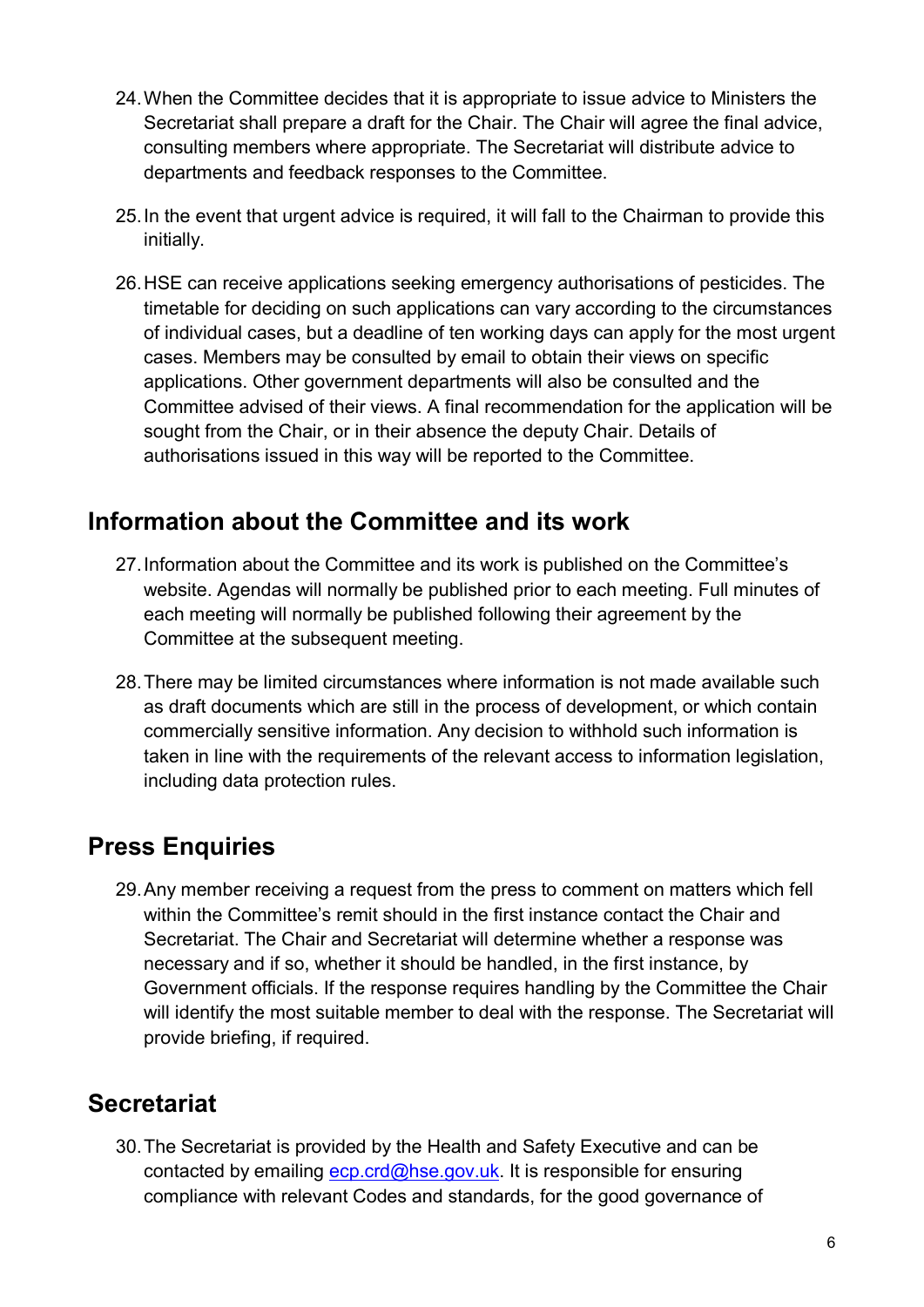committee business and for ensuring that the Committee does not exceed its remit. The Secretariat is also the normal channel for communication between the Committee and Ministers, and between the Committee and other internal and external interests. It is responsible for delivering standard Secretariat services, including - arranging and recording meetings, circulating papers, maintaining the Committee website and Register of Members interests, publishing Committee advice and annual reports, handling claims for fees and travel and subsistence from members, dealing with Freedom of Information requests pertaining to the Committee, liaising with external interests who wish to attend meetings.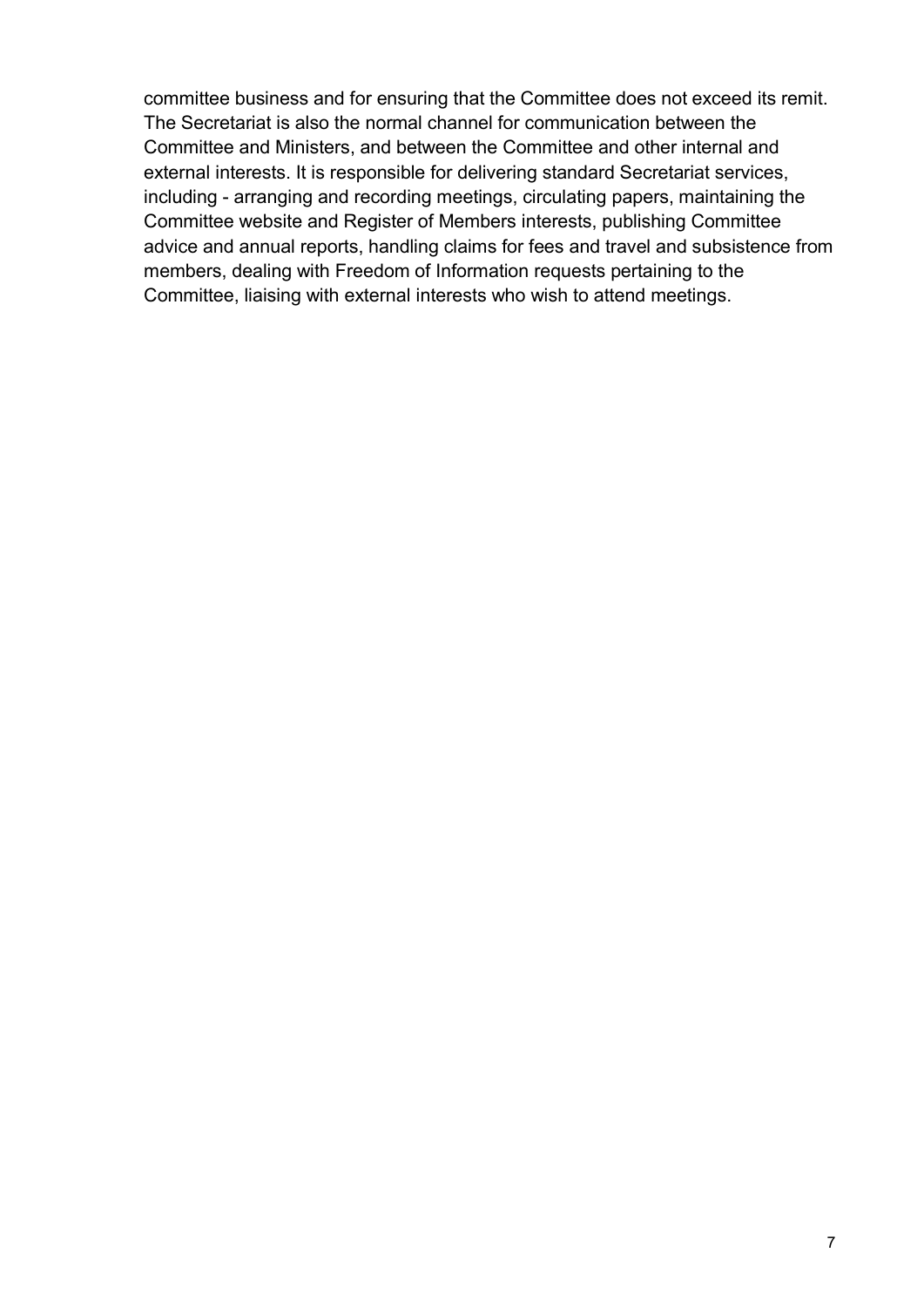# **ANNEX I: Terms of Reference**

### **Remit of the Committee**

1. The UK Expert Committee on Pesticides (the Committee) is established to provide independent scientific advice on matters relating to the effective control of pests<sup>[1](#page-7-0)</sup>, including advice on approval and authorisation of pesticides<sup>[2](#page-7-1)</sup>. In this work, the Committee will take account of the general purposes of Part III of the Food and Environment Protection Act 1985 (FEPA) as set out in Section 16(1) of the Act. These are:

- (a) the continuous development of means:
- (i) to protect the health of people, creatures and plants;
- (ii) to safeguard the environment; and
- (iii) to secure safe, efficient and humane methods of controlling pests;
- (b) making information about pesticides available to the public.

2. The Committee shall provide advice and recommendations to the Ministers listed below on any matter within its remit, either in response to a request or at the Committee's initiative. The Committee will normally provide its advice to the Assessors (provided for in paragraph 14 below) but may provide advice directly to all or any of the following Ministers (referred to collectively in this document as "the Ministers"): the Secretary of State for Environment, Food and Rural Affairs, the Secretary of State for Work and Pensions, the Secretary of State for Health, Scottish Ministers, the Welsh Ministers and the Minister for Agriculture and Rural Development in Northern Ireland.

3. The Committee will be consulted on regulations relating to the general purposes of Part III of FEPA and falling within its remit which any or all of the Ministers contemplate making.

#### **General provisions**

4. The lead Defra Minister will set the Terms of Reference for the Committee in agreement with the Ministers. Any proposal to vary these Terms of Reference or abolish the Committee would also be subject to agreement by all the Ministers. In all these cases the Committee itself will be consulted; the Ministers will ultimately set the remit of the Committee, while the Committee will determine its ways of working.

<span id="page-7-0"></span> $1$  "pest" means: any organism harmful to plants or to wood or other plant products; any undesired plant; and any harmful organism. This definition is not intended to place a strict limit on the Committee's remit.

<span id="page-7-1"></span>pesticide" means any substance, preparation or organism prepared or used for destroying or controlling" any pest. It includes everything within the scope of Regulation (EC) No. 1107/2009 concerning the placing of plant protection products on the market. This definition is not intended to place a strict limit on the Committee's remit.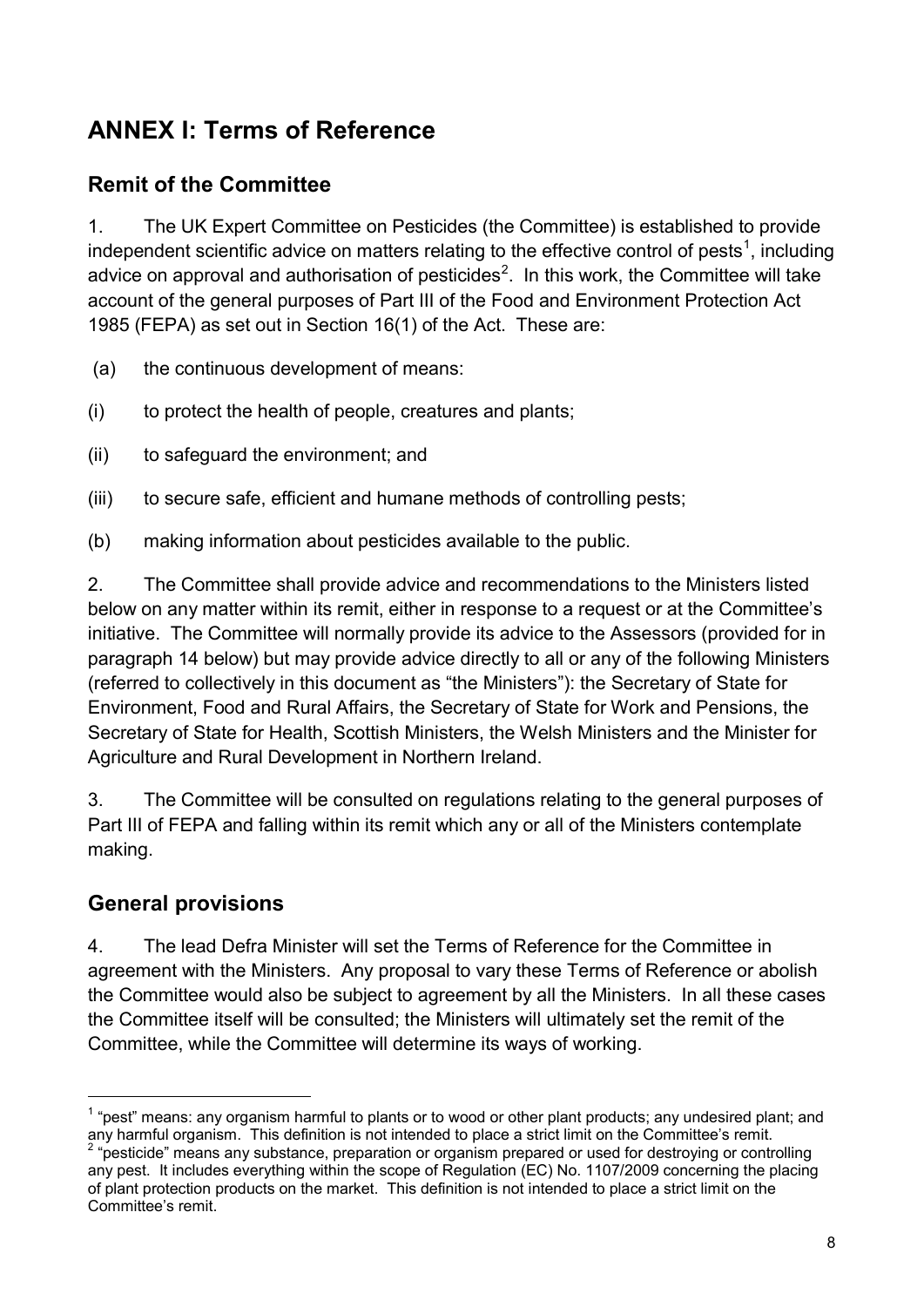5. The Ministers may receive: strategic work plans for particular areas of on-going work; reports and advice; and periodic reviews of the Committee's functions, public benefits and value for money.

6. The Committee will, as appropriate and within its remit:

- Contribute to developing the evidence base, analysing and interpreting evidence and providing judgements on quality and relevance;
- Support policy development and evaluation, including by undertaking risk assessment and assessing new regulations and proposals for deregulation;
- Advise on the scope for specific projects and research;
- Contribute to best practice advice and formal guidance; and
- Help the response to emergency situations by providing expert advice and opinion.

7. The Committee will provide independent advice and operate in line with the [Principles of Scientific Advice to government](https://www.gov.uk/government/publications/scientific-advice-to-government-principles) and the [Code of Practice for Scientific](https://www.gov.uk/government/publications/scientific-advisory-committees-code-of-practice)  [Advisory Committees.](https://www.gov.uk/government/publications/scientific-advisory-committees-code-of-practice)

8. The Committee will make its scientific conclusions and recommendations available to the public and other interested parties in a way which aims to be comprehensive, clear and timely. The Committee will decide its own publication schedule.

9. Defra's Chief Scientific Adviser (CSA) will maintain an oversight of the work of the Committee and will meet at least annually with its Chair. The Committee will contribute to Defra reports, publications or guidance as appropriate; this may include providing an annual summary of its work for inclusion in the Annual Report of [Defra's Science Advisory](https://www.gov.uk/government/organisations/science-advisory-council)  [Council.](https://www.gov.uk/government/organisations/science-advisory-council)

# **Appointments and conduct of Members**

10. The Chair and the Members of the Committee are independent appointments made through open competition, in line with [OCPA guidelines on best practice for making public](http://publicappointmentscommissioner.independent.gov.uk/wp-content/uploads/2012/02/Code%20of%20Practice%202012.pdf)  [appointments.](http://publicappointmentscommissioner.independent.gov.uk/wp-content/uploads/2012/02/Code%20of%20Practice%202012.pdf) Appointments are made by the Senior Responsible Owner within Defra in agreement with: Department of Work and Pensions; Department of Health; Food Standards Agency; Department of Agriculture and Rural Development for Northern Ireland; Scottish Government; and the Welsh Ministers. These bodies will also agree the plans for each recruitment exercise.

11. Members are expected to act in accordance with the seven 'Nolan' principles of [public life.](https://www.gov.uk/government/publications/the-7-principles-of-public-life)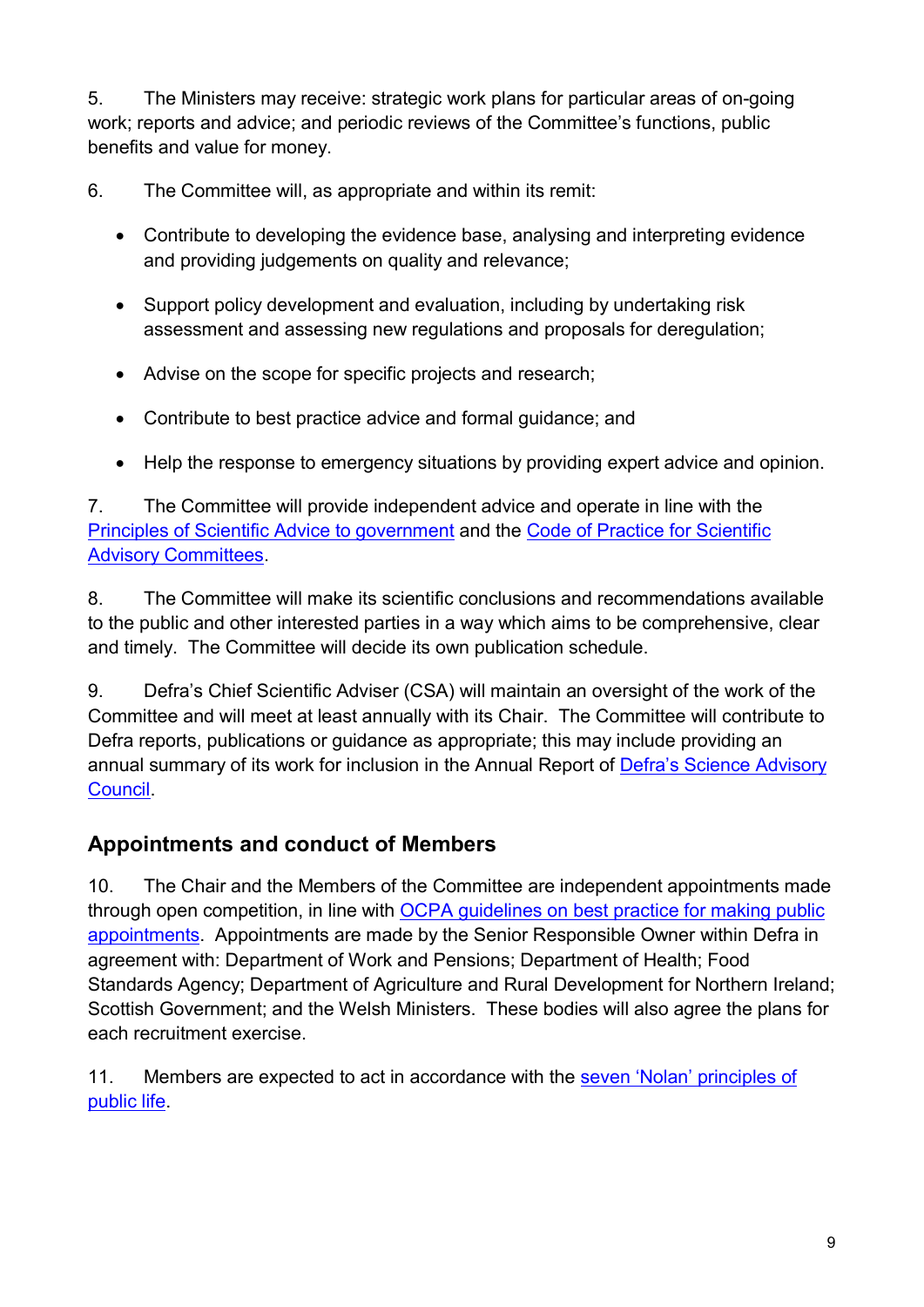### **Working groups and additional expertise**

12. Subject to the availability of funds, the Committee may: establish groups to support aspects of its work; and bring in additional expertise (from the UK or abroad) to advise on specific issues.

### **Advisers**

13. Advisers are officials, from any of the UK administrations, with specialist expertise who can advise the Committee. At the time of establishment of the Committee, advisers are drawn from the Environment Agency, the Food Standards Agency, the Health and Safety Executive and Natural England. Any future additions to this list will be arranged by agreement between the Committee and the relevant Department or body. Advisers shall receive the meeting documents at the same time as Committee members and have the right to attend Committee meetings. They will contribute to discussions when invited to do so.

### **Assessors**

14. Each of the following appoints one of their officials as an Assessor: Department for Environment, Food and Rural Affairs; Department of Work and Pensions; Department of Health; Food Standards Agency; Department of Agriculture and Rural Development for Northern Ireland; Scottish Government; and the Welsh Ministers. Assessors receive and respond to the advice and recommendations supplied by the Committee to their Ministers. Where appropriate they are responsible for seeking the views of their Minister on the advice from the Committee. Assessors shall receive the meeting documents at the same time as Committee members and have the right to attend ECP meetings. They will contribute to discussions when invited to do so.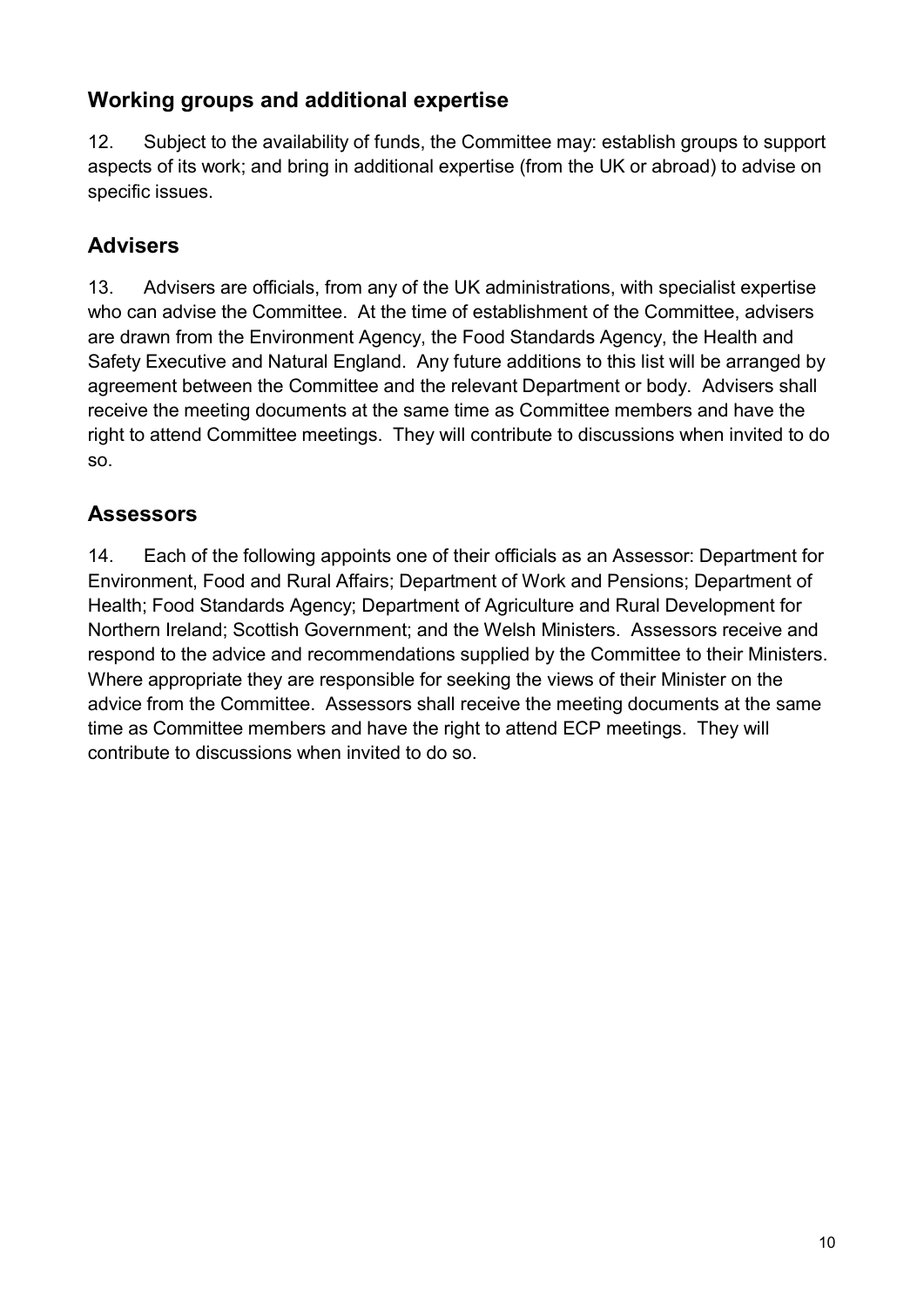# **ANNEX II: Types of Interest**

### **Personal interests**

- 1. A personal interest involves payment to the Member personally. The main examples are:
- Consultancies: any consultancy or work for the pesticides industry that attracts regular or occasional payments in cash or kind.
- Fee-Paid Work: any work commissioned by the pesticides industry for which the Member is paid in cash or kind.
- Share holdings: any shareholding in or other beneficial interest in shares of the pesticides industry. This does not include share holdings through unit trusts or similar arrangements where the Member has no influence on financial management.
- 2. A personal specific interest arises if a Member has at any time worked on a product under consideration and have personally received payment for that work, in any form, from the pesticides industry. A Member who has declared a personal specific interest will not receive the papers for the item and will be asked to leave the meeting when that item is discussed. The Member shall take no part in the proceedings as they relate to the product, except that they may at the Chair's discretion answer questions from other Members. If the interest is no longer current, the Member should declare it as a lapsed personal specific interest.
- 3. A personal non-specific interest arises if a Member has a current personal interest in the pesticide company concerned that does not relate specifically to the product under discussion. The Member shall take no part in the proceedings as they relate to the product, except that they may at the Chair's discretion answer questions from other Members.

#### **Non-personal interests**

- 4. A non-personal interest involves payment that benefits an organisational unit for which a Member is responsible, but which is not received by the Member personally. The main examples are:
	- fellowships: the holding of a fellowship endowed by the pesticides industry.
	- support by the pesticides Industry: any payment, other support or sponsorship by the pesticide industry which does not convey any pecuniary or material benefit to a Member personally but which does benefit his position or department, for example: